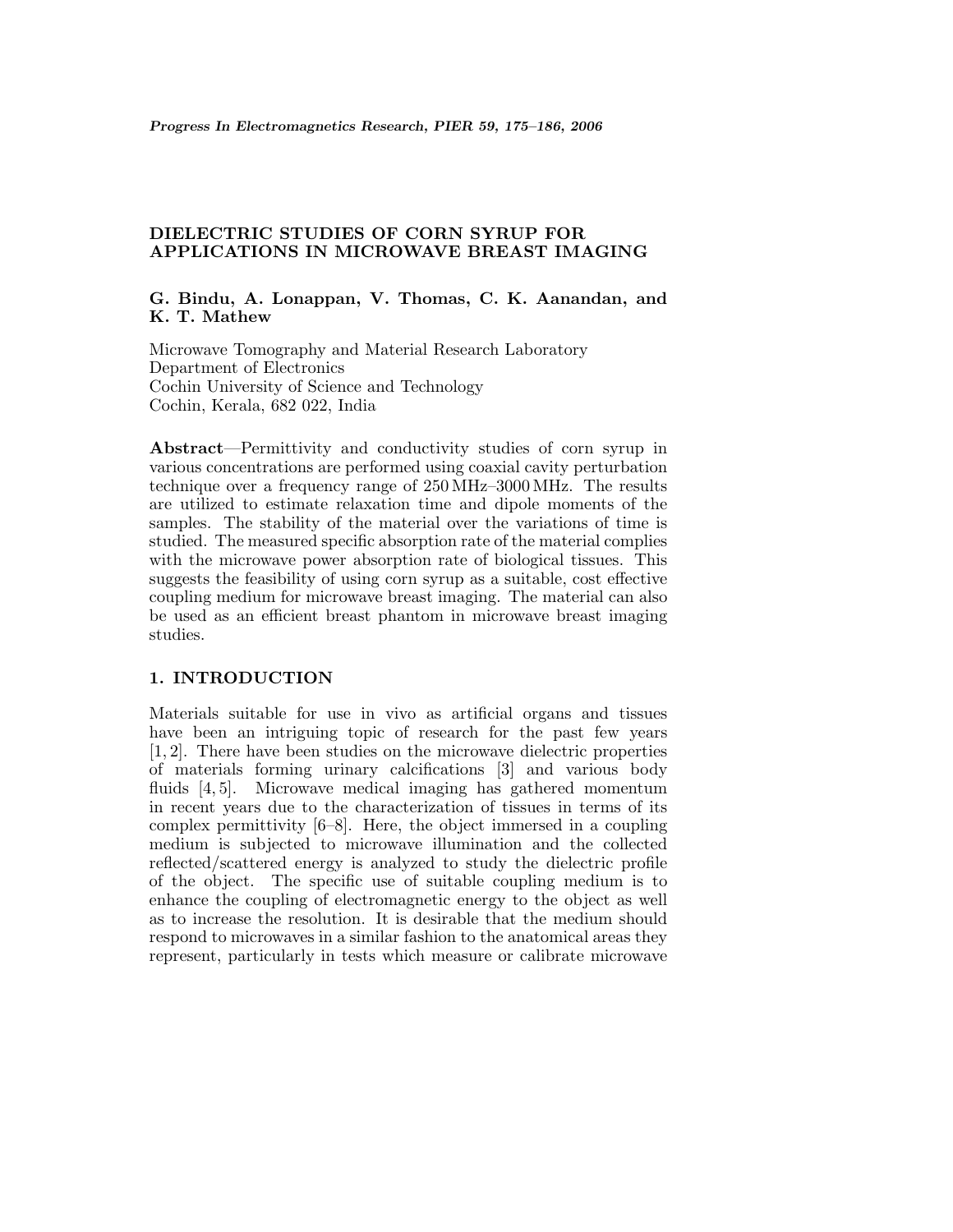exposures, or when used for optimization of system parameters over the required frequency range. Also the material should be well adapted when intermediate compositions are desired. The stability of the material over variations of time is also an important criteria.

However dielectric permittivity and conductivity values of conventional coupling media like water, saline and gel samples roughly meet these requirements [9] and exhibit high contrast with that of the object to be imaged. Hence there is significant importance in the development of a suitable coupling medium for microwave breast imaging [10].

The present paper reports an independent and complete characterization of the dielectric studies of corn syrup in various concentrations in the frequency range of 250 MHz–3000 MHz. The results are compared with the in vitro breast tissue data and good agreement is obtained. This suggests the feasibility of using corn syrup as an efficient, cost-effective coupling medium for microwave breast imaging.

## **2. METHODOLOGY**

## **2.1. Sample Preparation**

Corn flour mixed with water in the ratio 1:1 is heated till it changes in to a thick consistent jelly like form. This jelly form is treated as Sample 1. Samples 2, 3 and 4 are sample 1 diluted with 30%, 55% and 80% water.

Water used in the study has a permittivity of 77.2 and conductivity of  $1.9 S m^{-1}$  at 3000 MHz.

## **2.2. Coaxial Cavity Perturbation Technique**

Dielectric properties of samples are measured using cavity perturbation technique [11]. The experimental set up consists of Agilent 8714 ET vector network analyzer, interfaced with Compaq workstation SP 750 and cavity resonator . The coaxial resonator given in Figure 1 consists of a reflection type cylindrical cavity with a movable central conductor located along its axis. The length of the central conductor can be adjusted to obtain suitable resonance frequencies. The resonator is fed by a rectangular loop. The cavity is excited in the  $TM<sub>010</sub>$  mode. A movable sample holder is attached around the resonator and a small hole is drilled in it for inserting a capillary tube filled with the sample into the cavity. On the wall of the resonator, a long narrow slot is made to facilitate the movement of the tube along the length of the cavity. The capillary tube is made of low loss silica (tan  $\delta = 0.0002$ ).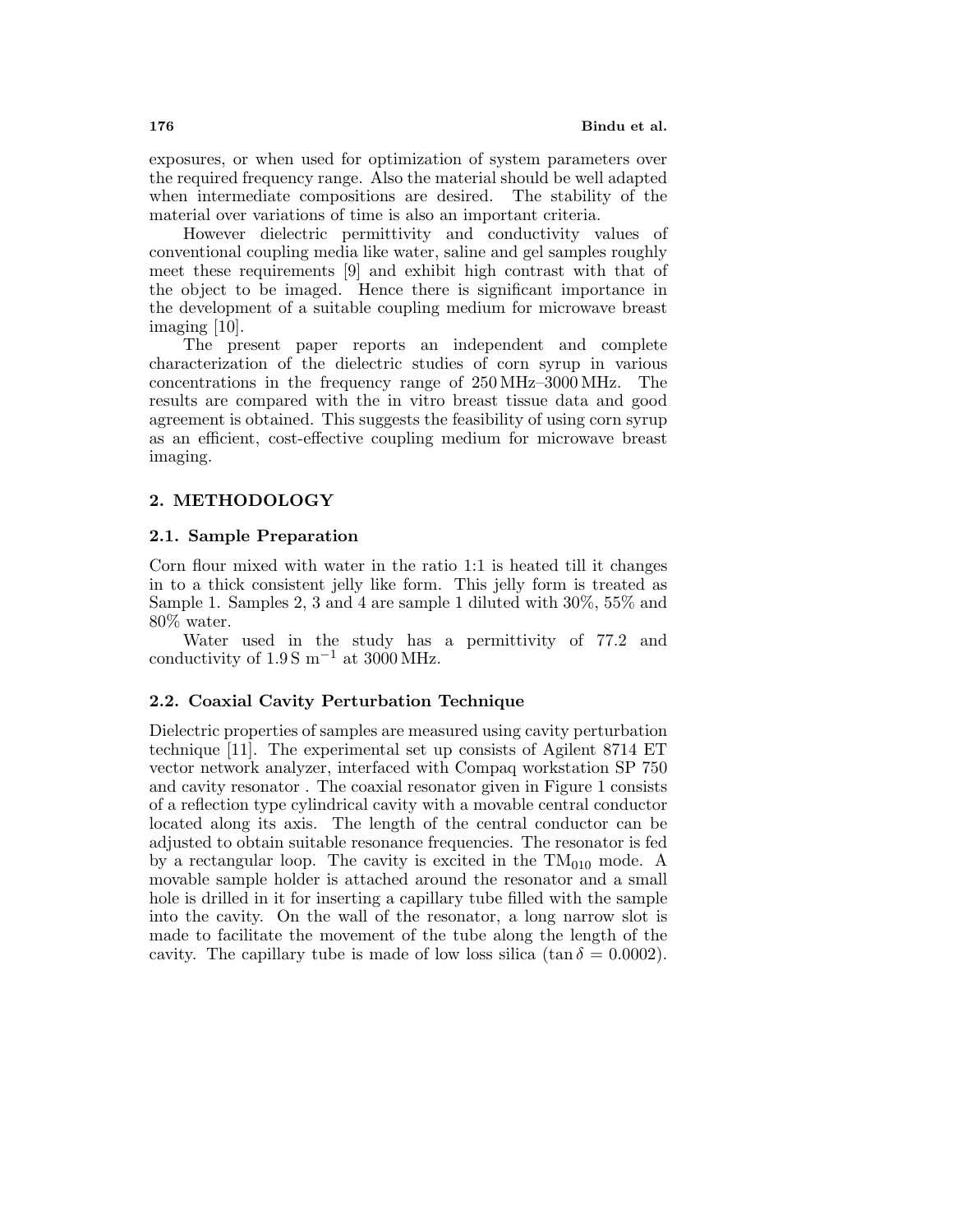

**Figure 1.** Schematic diagram of the coaxial cavity resonator.

The resonant frequency  $f_0$  and the corresponding quality factor  $Q_0$  of each resonant peak of the cavity resonator with the empty capillary tube placed at the maximum of electric field are noted. The position of the tube is adjusted for maximum perturbation (i.e., maximum shift of resonant frequency with minimum amplitude for the peak). Similarly  $f_s$  and  $Q_s$  are determined for the cavity loaded with the samples. Dielectric studies of the samples are also performed at different time intervals.

The real and imaginary parts of the complex permittivity are calculated using the following relation,

$$
(\varepsilon_r' - 1) = \frac{L(b+a)}{r^2} \frac{(f_0 - f_s)}{f_s} \tag{1}
$$

$$
\varepsilon_r'' = \frac{L(b+a)}{2r^2} \left[ \frac{1}{Q_0} - \frac{1}{Q_s} \right] \tag{2}
$$

where  $\varepsilon'_{r}$  is the dielectric constant and  $\varepsilon''_{r}$  is the dielectric loss of the sample.

The absorption coefficient  $\alpha$  of the material is given by

$$
\alpha = \frac{\pi \varepsilon_r'' f_s}{c \sqrt{\left(\varepsilon_r'^2 + \varepsilon_r''^2\right)}}
$$
(3)

where  $c$  is the velocity of light.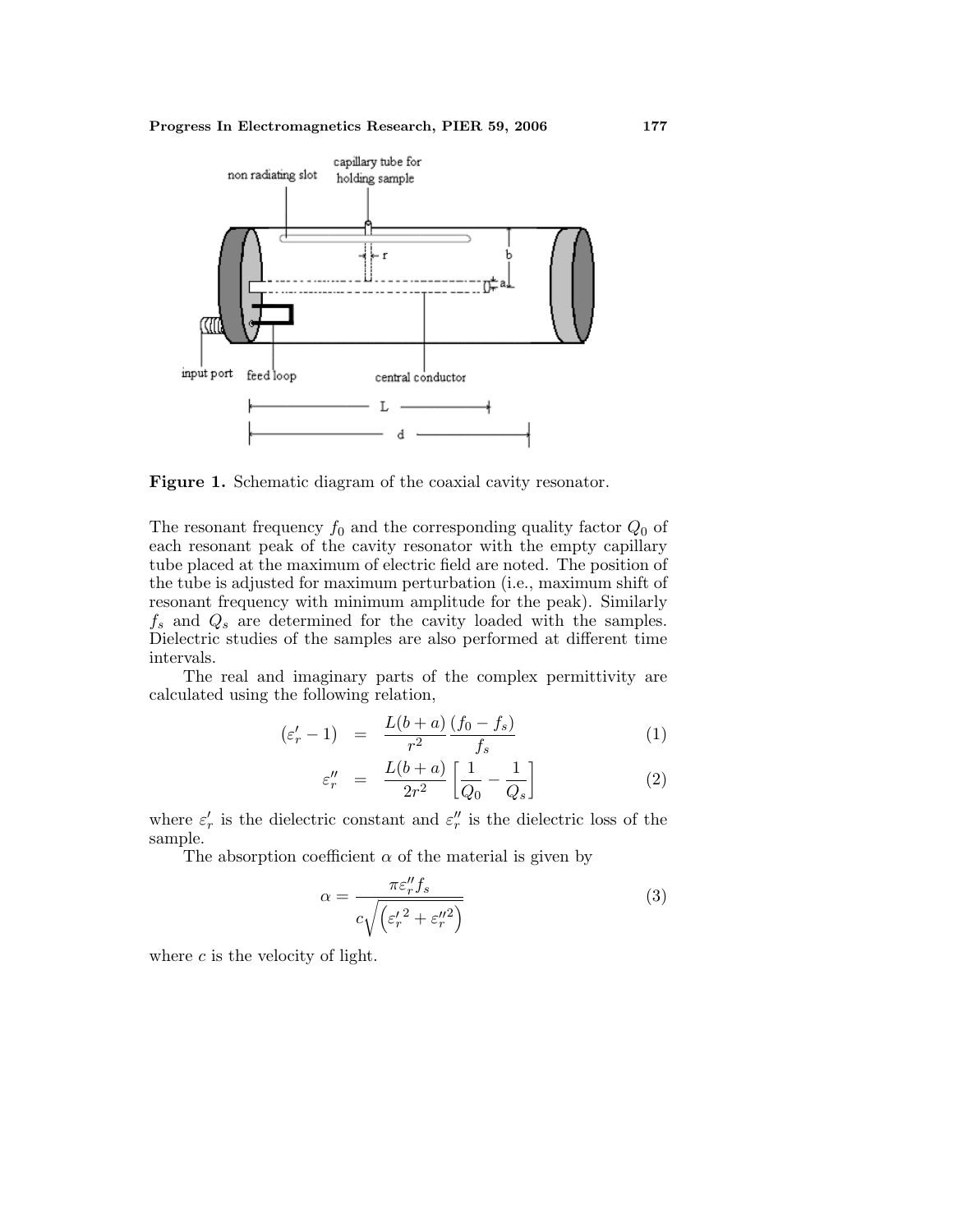#### **2.3. Dielectric Spectrumof the Tissue**

The main features of the dielectric spectrum of the biological tissues have been reviewed and reported [12, 13]. The dielectric spectrum of a tissue is characterized by three main relaxation regions  $\alpha$ ,  $\beta$  and  $\gamma$ at low, medium and high frequencies and other minor dispersions are reported as  $\delta$  dispersion. When an electromagnetic field is applied, the polarization of the sample will relax towards the steady state as a first order process characterized by the relaxation time  $\tau$ . The complex permittivity  $\varepsilon$  is represented as a function of angular frequency  $\omega$  by the Debye equation [9],

$$
\varepsilon'_{r} = \varepsilon_{r\infty} + \frac{\varepsilon_{rs} - \varepsilon_{r\infty}}{1 + (\omega\tau)^2}
$$
(4)

where  $\varepsilon_{rs}$  is the static permittivity and  $\varepsilon_{r\infty}$  is the optical permittivity.

However, the complexity of both the structure and composition of biological material is such that each dispersion region may be broadened by multiple contributions to it. The broadening of dispersion could be empirically accounted for by introducing a distribution parameter, thus giving an alternative to the Debye equation known as the Cole-Cole equation [9],

$$
\varepsilon_r'' = \varepsilon_{r\infty} + \frac{(\varepsilon_{rs} - \varepsilon_{r\infty})\omega\tau}{1 + (\omega\tau)^2}
$$
(5)

where  $\alpha$  represents the distribution parameter which is a measure of the broadening of dispersion.

In the present study the frequency range of interest falls in the tail end of  $\beta$  and beginning of  $\gamma$  dispersion regions. In this region, the dipolar orientation of water molecules is the dominant polarization mechanism in biological tissues.

### **3. RESULTS AND DISCUSSIONS**

The permittivity and conductivity studies of corn syrup in various concentrations and at different time intervals are done using coaxial cavity perturbation technique. The measured data is compared with the available literature data on normal, benign and malignant breast tissues [14] and is given in Table 1. Good agreement is observed. The dielectric parameters of conventional coupling media like water, saline and SMS gel, in the frequency range of 250 MHz–3000 MHz are compared with that of corn syrup samples and are also shown in the table. While water and saline [15] exhibit a higher range of permittivity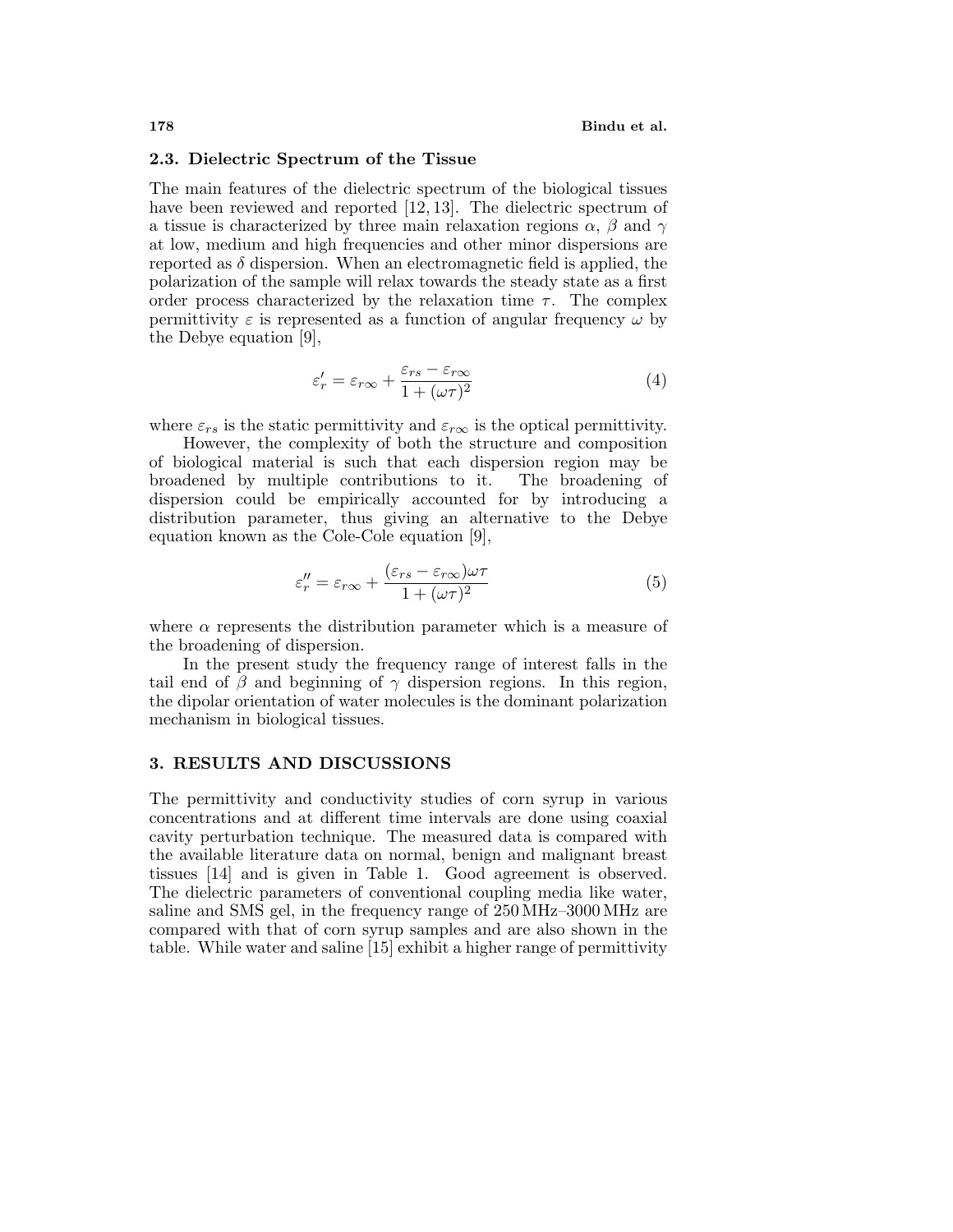**Table 1.** Comparison of the dielectric properties of various breast tissues with corn syrup samples, water and saline in the frequency range of 250–3000 MHz.

| Sample                                                                         |                     | Range of dielectric<br>constant (average) | Range of conductivity<br>$S \, \text{m}^{-1}$ (average) |  |
|--------------------------------------------------------------------------------|---------------------|-------------------------------------------|---------------------------------------------------------|--|
| Normal breast tissue (water<br>content varies from 40 - 50 $%$<br>by weight)   |                     | $46 - 17$                                 | $0.37 - 3.4$                                            |  |
| Benign breast tumor (water<br>content varies from $70 - 74\%$<br>by weight)    |                     | $67 - 35$                                 | $0.7 - 4.9$                                             |  |
| Malignant breast tumor (water<br>content varies from 70 - 78 $%$ by<br>weight) |                     | $65 - 30$                                 | $0.2 - 3.4$                                             |  |
|                                                                                | Sample 1            | $44.5 - 18.7$                             | $0.30 - 0.64$                                           |  |
|                                                                                | Sample <sub>2</sub> | $49.8 - 27.9$                             | $0.74 - 0.98$                                           |  |
| Corn syrup                                                                     | Sample 3            | $54.8 - 35.7$                             | $1.02 - 1.43$                                           |  |
|                                                                                | Sample 4            | $56.2 - 39.8$                             | $1.15 - 2.20$                                           |  |
| Water                                                                          |                     | $77.5 - 76.7$                             | $1.6 - 2.05$                                            |  |
| Saline $(0.5 %$ NaCl)                                                          |                     | $71.78 - 67.4$                            | $0.63 - 0.74$                                           |  |
| SMS gel                                                                        |                     | $16.6 - 8.2$                              | $0.52 - 0.71$                                           |  |

than that of the breast tissue samples, SMS gel [16] exhibits a lower range. Hence these media provide poor coupling of the electromagnetic energy and significant reflections. A frequency range of 250 MHz– 3000 MHz is selected for the study to include the Industrial Scientific and Medical applications (ISM) band. However static permittivity  $\varepsilon_{rs}$ is measured at 693 KHz and the optical permittivity  $\varepsilon_{r\infty}$  is fixed as 4 for high water content biological samples for a frequency of 100 GHz [13].

For biological materials, relaxation time  $\tau$  decreases and dipole moment increases with the increase in water content of the tissues [12, 13]. To substantiate this, these parameters are calculated for corn syrup samples at a frequency of 3000 MHz and are reported in Table 2. The frequency is so selected that it matches with the resonant frequency of the designed antennae for our microwave imaging experimental studies. It is observed from Table 2 that increasing the water content of the sample makes a decrease in the relaxation time. This reduction is caused by the decrease in viscosity and hence the reduction in the hindering forces. The highly polar nature of the water molecule contributes more to the intramolecular relaxation process, thereby reducing the most probable relaxation time [9]. The dipole moments of the samples are calculated using the Onsager equation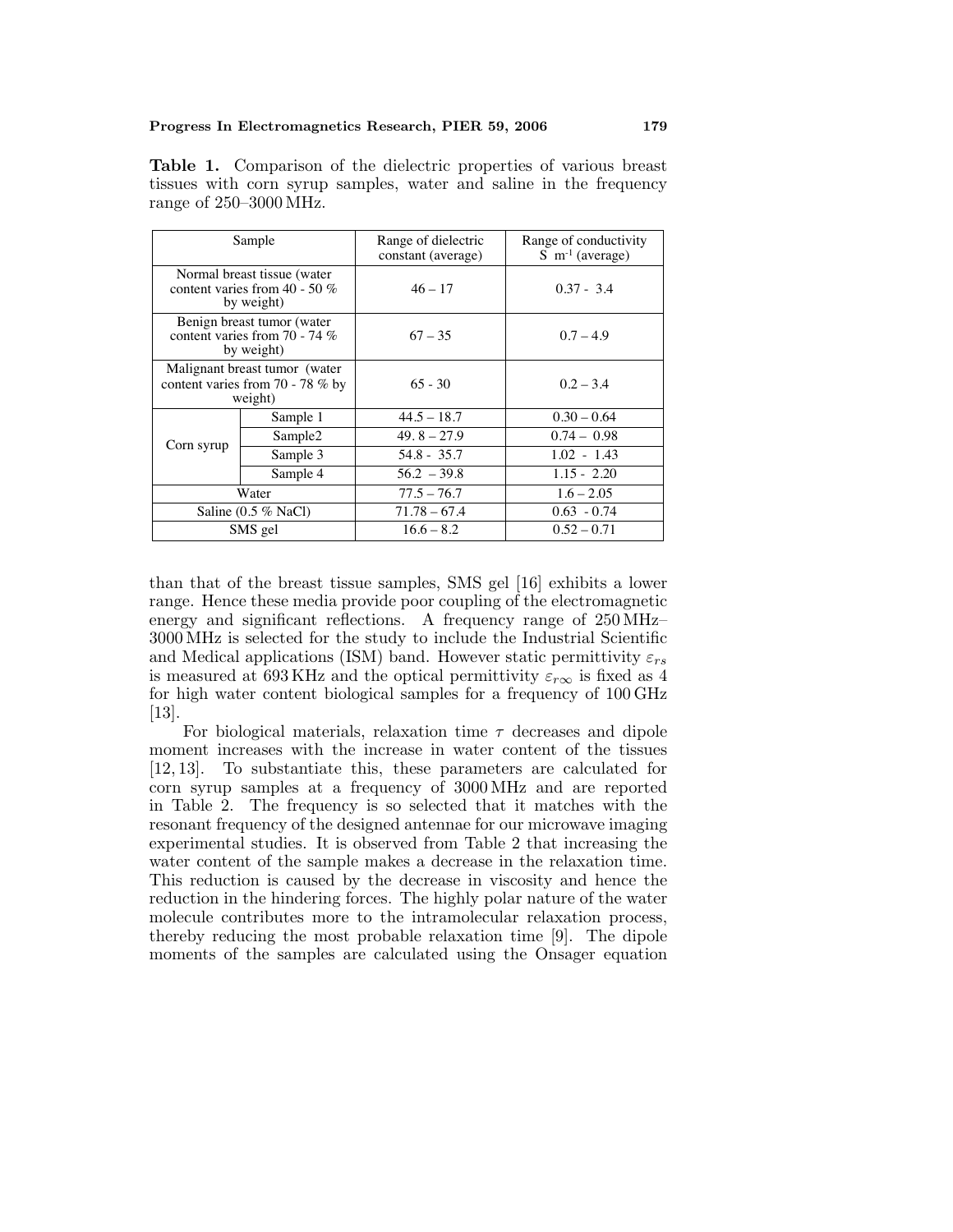|  |                                         |  |  | <b>Table 2.</b> Relaxation time, dipole moment and Specific Absorption |
|--|-----------------------------------------|--|--|------------------------------------------------------------------------|
|  | Rate of corn syrup samples at 3000 MHz. |  |  |                                                                        |

| Sample   | $\tau$ ps | Dipole moment<br>$\mu$ x 10 <sup>-29</sup><br>C <sub>m</sub> | Specific Absorption<br>Rate<br>W / kg |
|----------|-----------|--------------------------------------------------------------|---------------------------------------|
| Sample 1 | 13.8      | 0.30                                                         | 0.835                                 |
| Sample 2 | 9.54      | 0.32                                                         | 0.855                                 |
| Sample 3 | 6.52      | 0.37                                                         | 0.873                                 |
| Sample 4 | 5.48      | 0.4                                                          | 0.885                                 |

given by,

$$
p^2 = \frac{9kT\varepsilon_0}{N} \frac{(\varepsilon_{rs} - \varepsilon_{r\infty})(2\varepsilon_{rs} + \varepsilon_{r\infty})}{\varepsilon_{rs}(\varepsilon_{r\infty} + 2)^2}
$$
(6)

where k stands for Boltzman constant,  $\varepsilon_0$  dielectric permittivity of free space,  $N$  Avagadro number, and  $T$  the period of the applied field.

As the water content of the sample is increased, the polarity increases and the dipole moment approaches towards that of the water molecule which is  $0.69 \times 10^{-29}$  cm. The increase of dielectric constant with the dilution of water also causes an increase of the dipole moment.

The complex relative permittivity of the medium can be written as

$$
\varepsilon_r = \varepsilon'_r - j\varepsilon''_r \tag{7}
$$

where  $\varepsilon'_{r}$  is the dielectric constant and  $\varepsilon''_{r}$  is the dielectric loss of the medium The conductivity  $\sigma$  is given by

$$
\sigma = \omega \varepsilon_0 \varepsilon_r'' \tag{8}
$$

The loss tangent

$$
\tan \delta = \varepsilon_r'' / \varepsilon_r' \tag{9}
$$

The propagation constant

$$
\gamma = \sqrt{j\omega\mu_0(\sigma + j\omega\varepsilon)} = \alpha + j\beta \tag{10}
$$

where a represents the attenuation factor and b the phase factor.

Substituting Eqns.  $(7)$ ,  $(8)$  and  $(9)$  in  $(10)$  and simplifying, we get

$$
\alpha = 2\pi f \sqrt{\mu_0 \varepsilon_0 \varepsilon'_r \left[ \sqrt{1 + \tan^2 \delta - 1} \right]}
$$
 (11)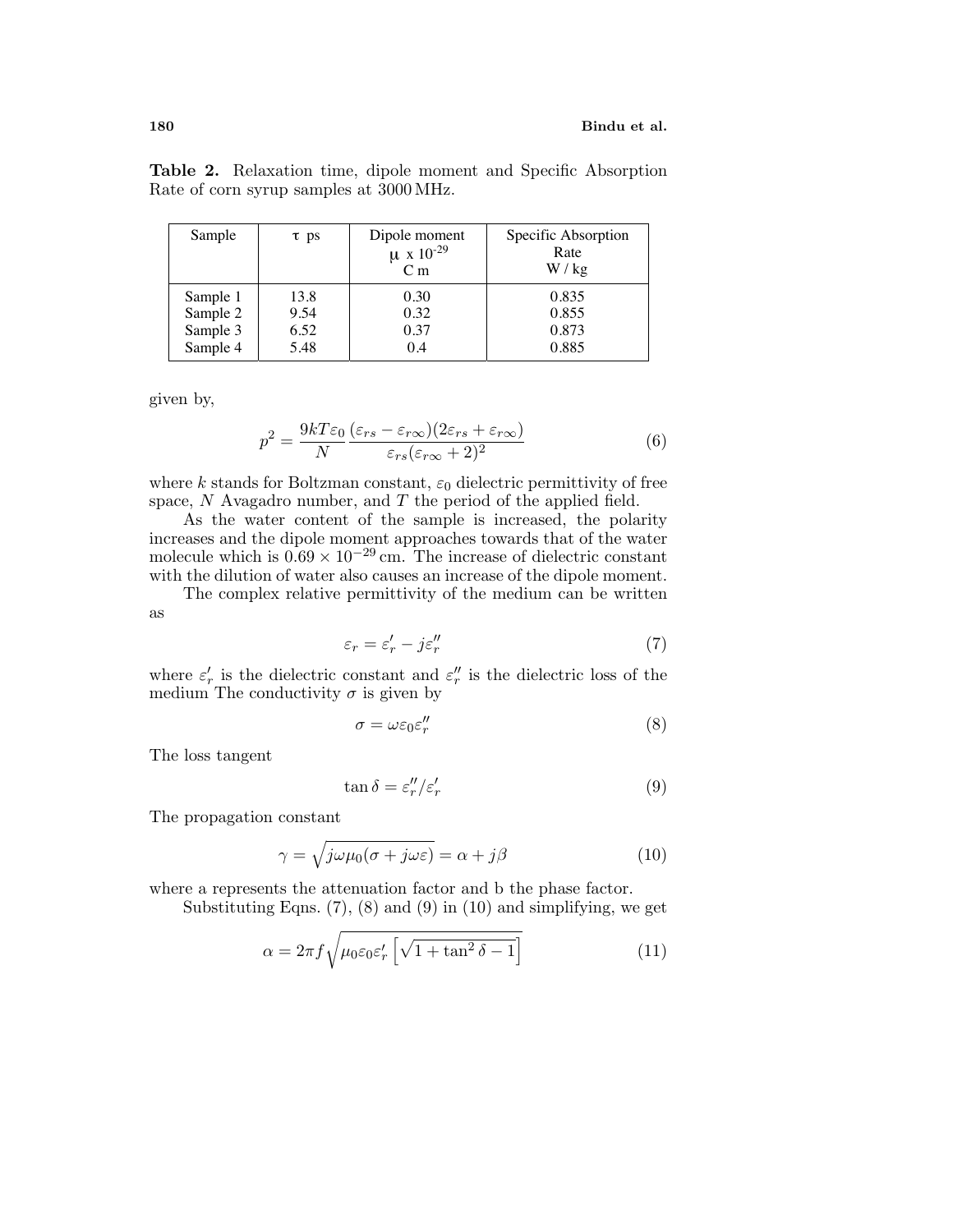

Figure 2. Variation of dielectric parameters with frequency for corn syrup samples in the frequency range of 250 MHz–3000 MHz.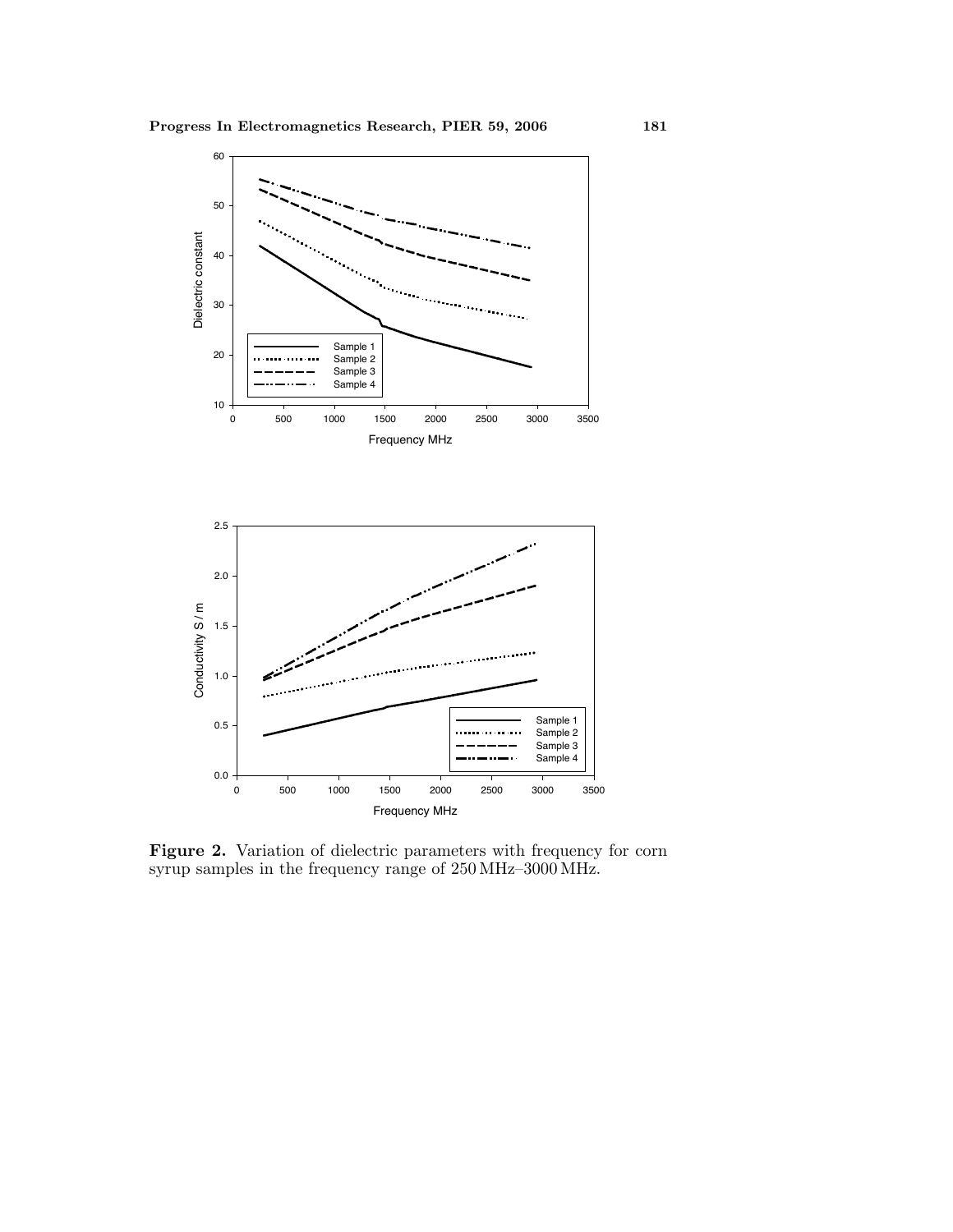

Figure 3. Variation of dielectric parameters with time for various corn syrup samples measured at 3000 MHz.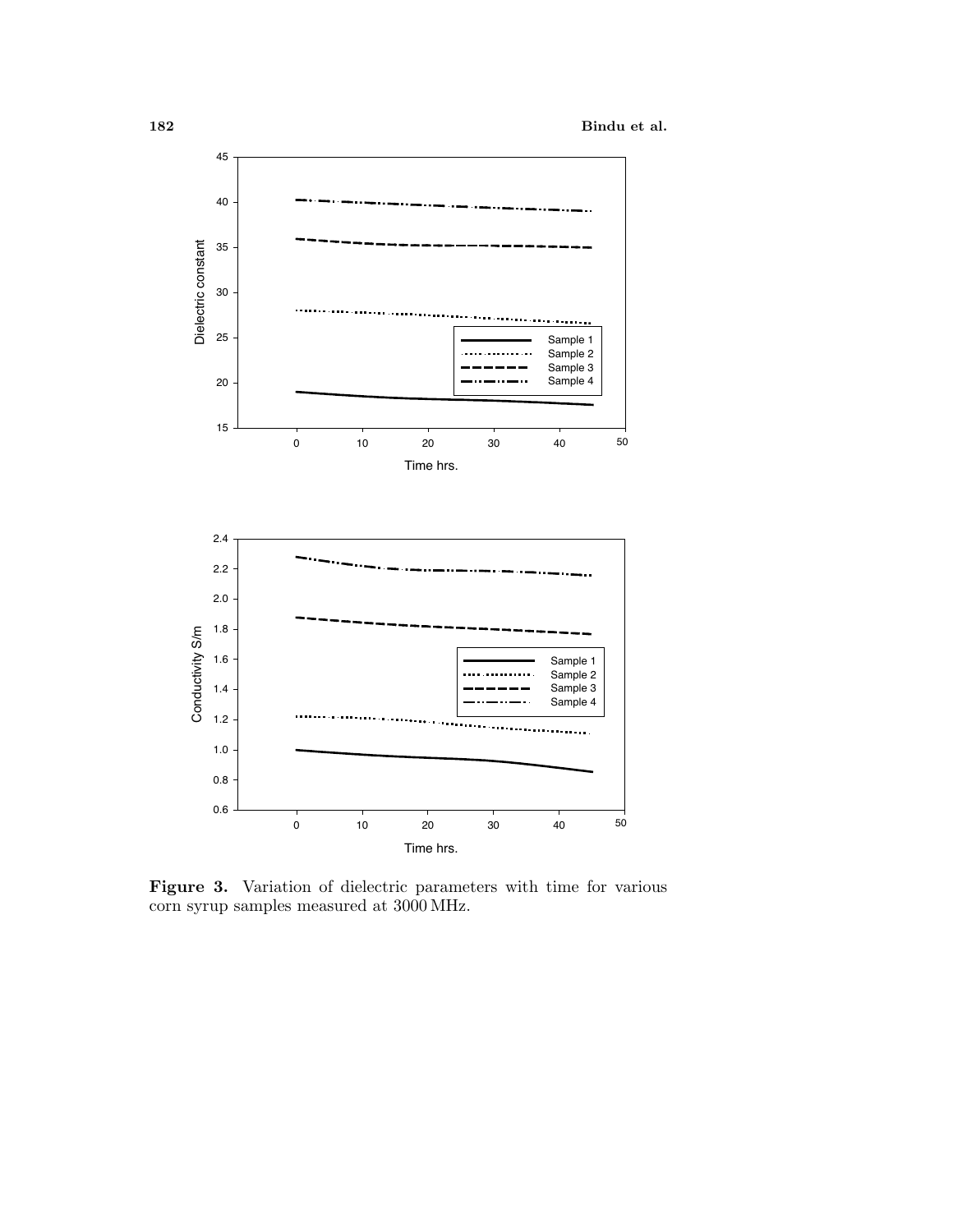| <b>Table 3.</b> Propagation loss parameters of water, saline and corn syrup |  |  |  |
|-----------------------------------------------------------------------------|--|--|--|
| at 3000 MHz.                                                                |  |  |  |
|                                                                             |  |  |  |

| Sample                |          | Total loss dB |  |  |
|-----------------------|----------|---------------|--|--|
| Cornsyrup             | Sample 1 | 4.13          |  |  |
|                       | Sample 2 | 5.88          |  |  |
|                       | Sample 3 | 6.96          |  |  |
|                       | Sample 4 | 7.53          |  |  |
| Water                 |          | 180           |  |  |
| Saline $(0.5\%$ NaCl) |          | 165           |  |  |

and

$$
\beta = 2\pi f \sqrt{\mu_0 \varepsilon_0 \varepsilon'_r \left[ \sqrt{1 + \tan^2 \delta + 1} \right]}
$$
(12)

If the wave considered is traveling in the  $+z$  direction,  $e^{-\alpha z}$  represents the decaying envelope of the wave and  $e^{-\beta z}$  represents the sinusoidal nature of the wave whose phase is  $\beta z$ . The total loss encountered by the wave over a distance z consists of dissipation loss  $L_{diss}$  due to conduction currents being excited in the medium and diffusion loss  $L_{diff}$  due to the spherical spreading of energy [17].

They are given by,

$$
L_{diss} = 20 \log_{10} e^{\alpha z} \tag{13}
$$

$$
L_{diff} = 20 \log_{10}(\beta z) - 29.14(d\beta)
$$
 (14)

Hence the total loss

$$
L_{total} = L_{diss} + L_{diff} \tag{15}
$$

Table 3 shows a comparison of the loss parameters of corn syrup with that of water and saline. A loss of 4.13 dB to 7.53 dB is an acceptable range when compared to the loss parameters of conventional coupling media like water and saline [17]. As the conductivity of cornsyrup is less, loss tangent decreases and hence the propagation loss. It is seen that losses increase with frequency, which is due to the increase of conductivity.

Microwaves deposit power in tissues when subjected to electromagnetic field. This power deposition heats the tissues. Specific Absorption Rate (SAR) quantifies the amount of power absorbed in a volume of the tissue. The measured values of SAR for various corn syrup samples when exposed to a microwave power of 10 mW at 3000 MHz is reported in Table 2. The data agrees with that of the microwave power absorption rate of biological tissues as per the prescribed safety standards [9, 18].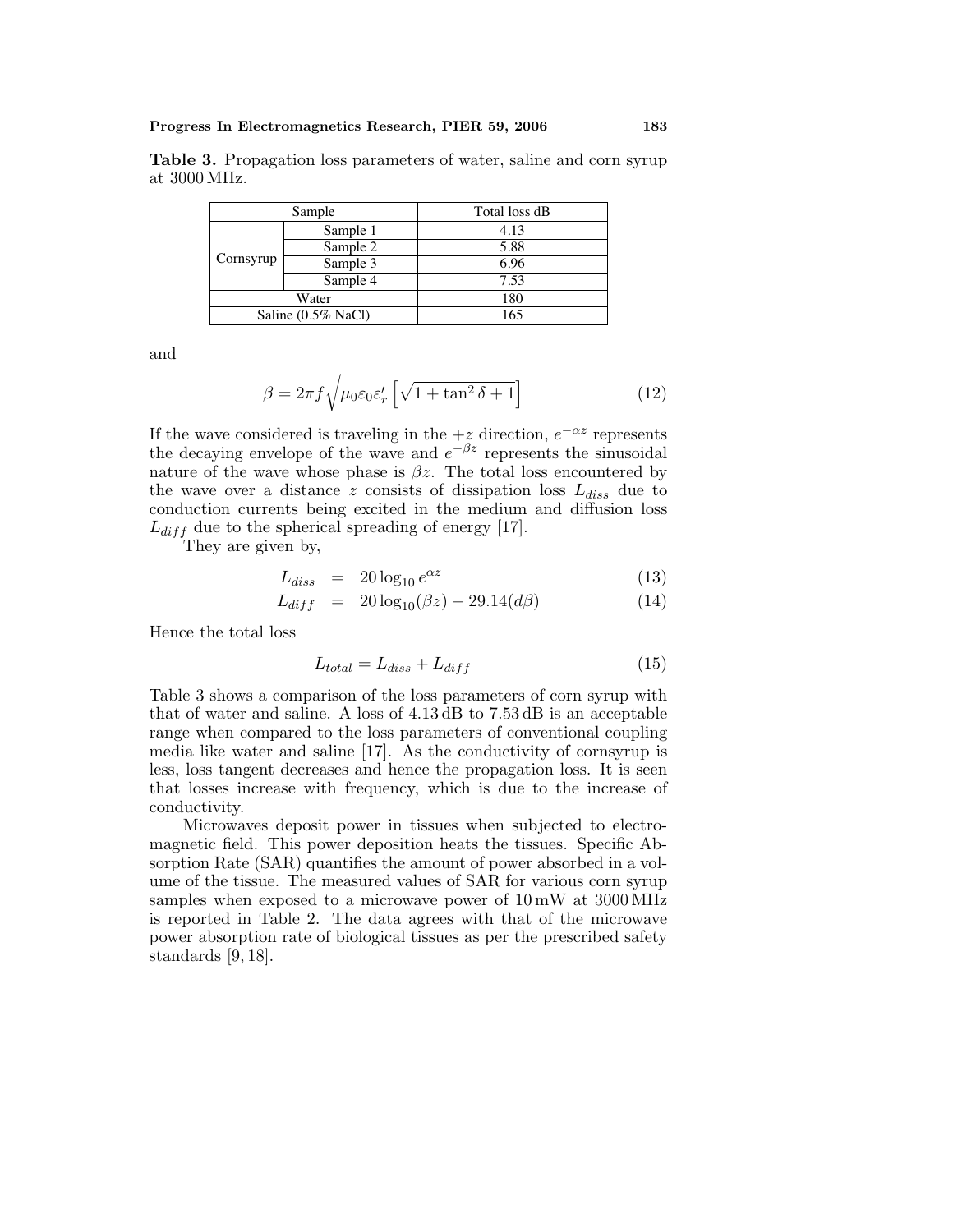

**Figure 4.** Variation of absorption coefficient with frequency for corn syrup samples.

Figure 2 shows the variation of dielectric constant and conductivity of corn syrup samples with frequency. It is observed from the graphs that coupling medium for any of the breast tissues [14] mentioned in Table 1 can be made from corn syrup by varying its concentration, as good permittivity match is observed. For a given sample the permittivity decreases and the conductivity increases, with the increase in frequency. This result coincides with the studies on dielectric properties of biological tissues [12, 13]. Figure 3 shows that corn syrup samples exhibit almost stable performance over the variations of time.

Figure 4 shows the variation of absorption coefficient of the samples with frequency. It is observed that absorption coefficient increases with frequency which is due to the increase of conductivity.

### **4. CONCLUSION**

Dielectric properties of corn syrup samples exhibit good match with that of the breast tissue samples. Hence usage of this material as the coupling medium minimizes the scattering, enhances coupling of electromagnetic energy and improves the resolution in microwave breast imaging. The material can also be used as an efficient breast phantom as its dielectric parameters are in good match with that of the actual breast tissue samples.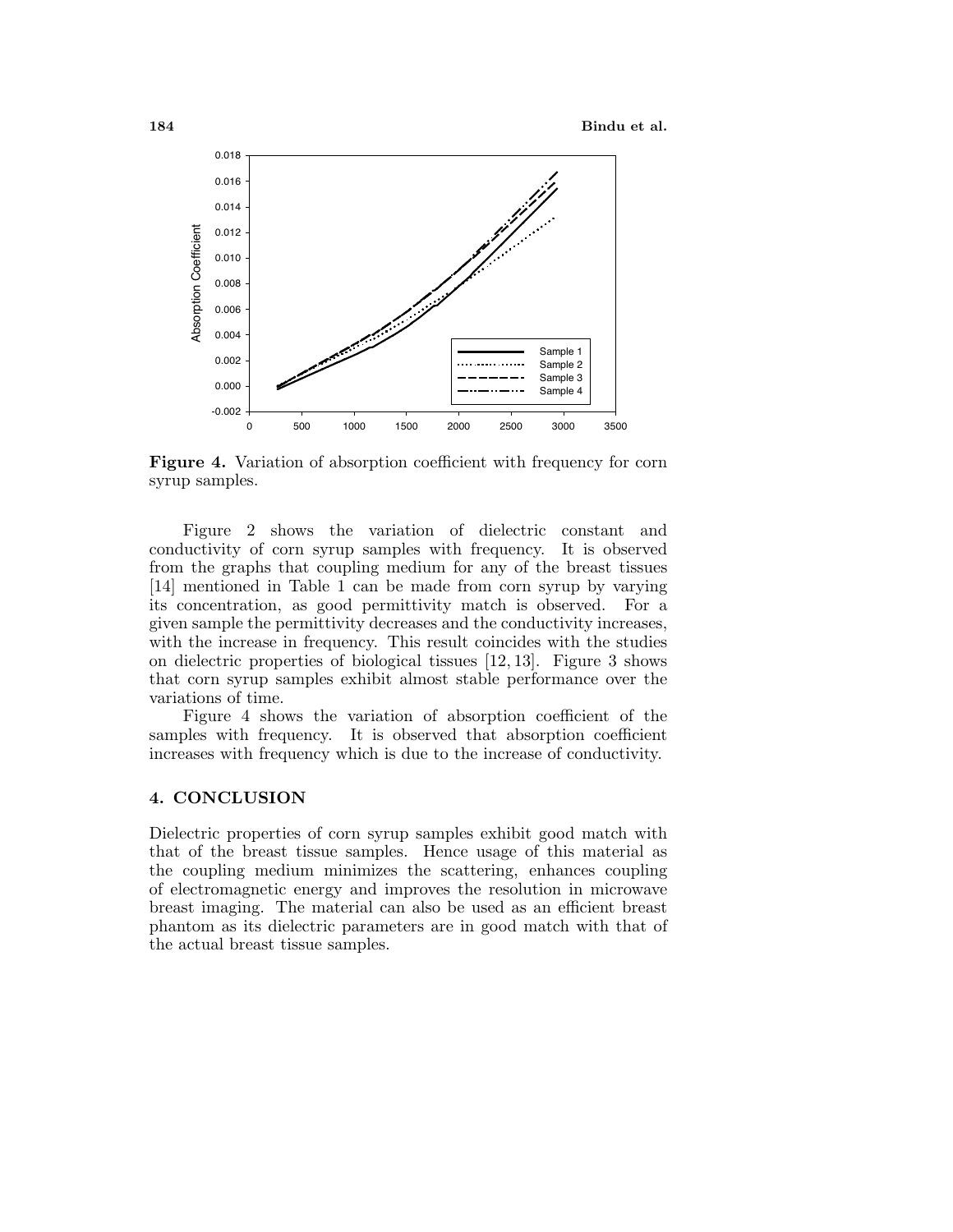### **ACKNOWLEDGMENT**

Authors G. Bindu and Anil Lonappan thankfully acknowledge Council of Scientific and Industrial Research, Govt. of India for providing Senior Research Fellowships.

## **REFERENCES**

- 1. Levenston, W., "Synthetic skin," IEEE Spectrum, Vol. 39 28–33, 2002.
- 2. John, A., S. Abhiram, H. K. Varma, T. V. Kumari, and P. R. Umashankar, "Bone growth response with porous hydroxyapatite granules in a critical sized lapine tibial-defect model," *Bulletin of Materials Science*, Vol. 25, 141–154, 2002.
- 3. Paul, I., G. Varghese, M. A. Ittiyachen, K. T. Mathew, A. Lonappan, J. Jacob, and S. Bijukumar, "Microwave studies of urinary stones," Microwave and Optical Technology Letters, Vol. 35, 297–299, 2002.
- 4. Kumar, S. B., K. T. Mathew, U. Ravenndranath, and P. Augustine, "Dielectric studies of certain biological fluids," The Journal of Microwave Power and Electromagnetic Energy, Vol. 39, 67–75, 2001.
- 5. Raveendranath, U. and K. T. Mathew, "The study of the dielectric behaviour of vapours of water and organic liquids at microwave frequencies," Journal of Molecular Liquids, Vol. 68, 145–156, 1996.
- 6. Semenov, S. Y., A. E. Bulychev, A. E. Souvorov, A. G. Nazarov, Y. E. Sizov, R. H. Svenson, V. G. Posukh, A. Pavlovsky, P. N. Repin, and G. P. Tatsis, "Three-dimensional microwave tomography: experimental imaging of phantoms and biological objects," IEEE Transactions on Microwave Theory and Techniques, Vol. 48, 1071– 1074, 2000.
- 7. Meaney, P. M., M. W. Fanning, D. Li, S. P. Poplack, and K. D. Paulsen, "A clinical prototype of active microwave imaging of the breast," IEEE Transactions on Microwave Theory and Techniques, Vol. 48, 1841–1853, 2000.
- 8. Davis, S. K., E. J. Bond, X. Li, S. C. Hagness, and B. D. Van Veen, "Imaging via space-times beamforming for early detection of breast cancer: beamformer design in the frequency domain," Journal of Electromagnetic Waves and Applications, Vol. 17, 357– 382, 2003.
- 9. Thuery, J., Microwaves: Industrial, Scientific and Medical Applications, Artech House, London, 83–106, 391–416, 1992.